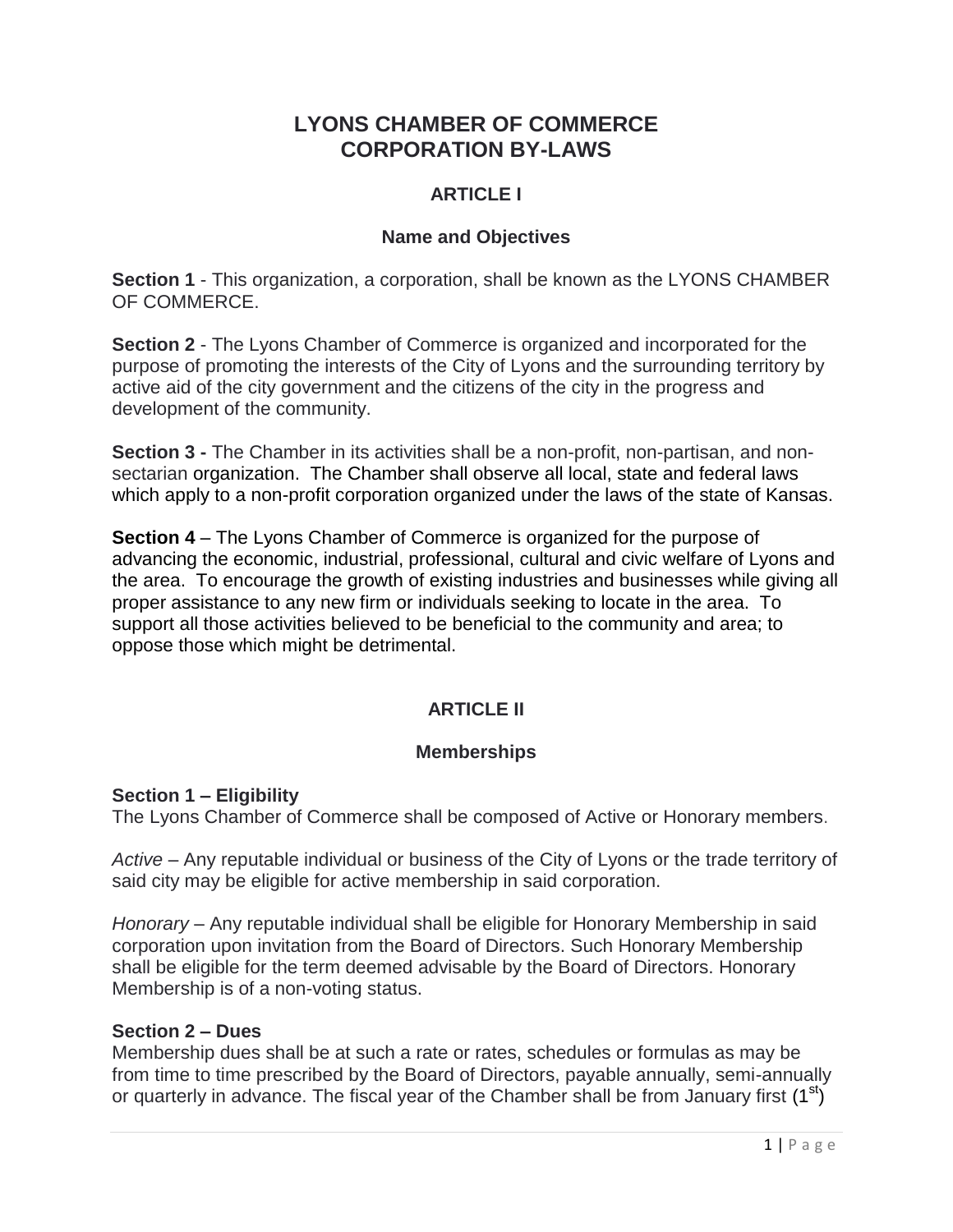through December thirty-first (31<sup>st</sup>) and dues shall be paid on that basis. Members elected during the fiscal year shall pay pro-rata for the months intervening between the date of membership and the thirty-first  $(31<sup>st</sup>)$  of December.

## **Section 3 – Delinquency**

If any member shall fail to pay their dues within thirty days after date of maturity, a written notice of delinquency shall be given to them by the Secretary/Treasurer. If at the end of another thirty days they still remain delinquent, the membership shall be temporarily suspended pending payment of their dues or final action of the Chamber.

## **Section 4 – Resignation**

All resignations shall be tendered to the Chamber in writing. A resignation received after payment is due shall not relieve the member presenting such resignation from liability for the dues of the year entered upon.

# **ARTICLE III**

# **Board of Directors**

# **Section 1 – Composition**

The Directors of the Chamber shall be composed of nine members elected from the Chamber with authority to order disbursements for necessary expenses of the organization and audit the same for payment. It shall act for the Chamber in the interim between membership meetings.

The President of the Ambassadors Club shall automatically be an ex-officio member of the Board for the ensuing year. The retiring President of the Chamber, if completing tenure of office as a director, shall automatically be an ex-officio member of the Board for the ensuing year.

# **ARTICLE IV**

# **Officers**

**Section 1** – The officers shall consist of a President, a President-Elect, and Secretary/Treasurer.

## **Section 2 – Vacancies**

A member of the Board shall be terminated from membership on the board upon their absence from three (3) consecutive regular meetings or a total of six (6) regular meetings in one year, if after reviewing the matter; the Board determines that the member no longer has an interest in serving on the Board.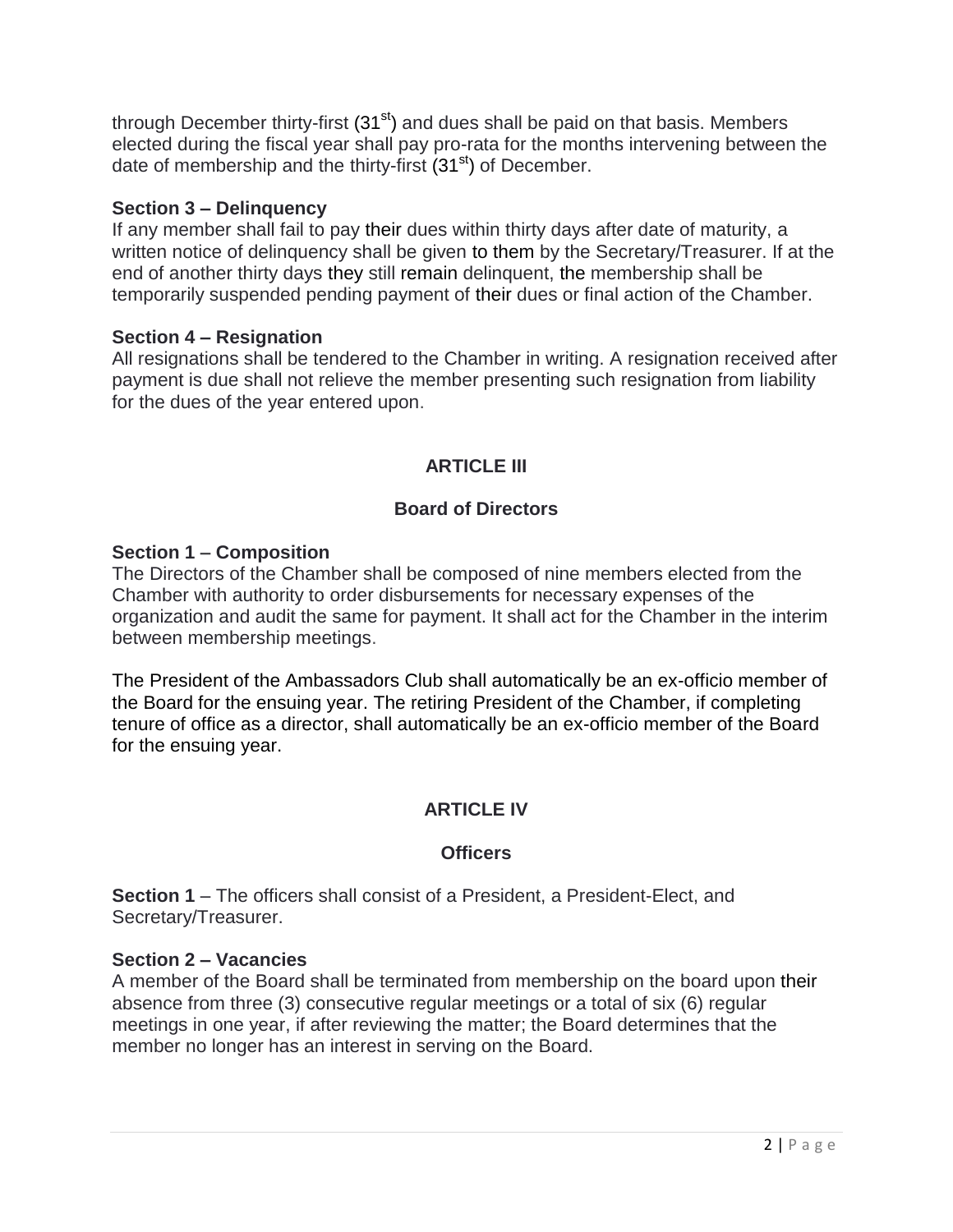#### **Section 3 – Duties**

*President:* The President shall preside at all meetings of the Chamber and Board of Directors. The President shall be an ex-officio member of all committees and shall perform all duties incident to the office and ordinarily performed by presidents of corporations under the Laws of the State of Kansas.

*President-Elect:* The President-Elect shall act in the absence of the President; and in the absence or disability of both the President and the President-Elect, a member shall be chosen from the Board to act temporarily.

*Secretary/Treasurer:* The Secretary/Treasurer shall oversee the disbursement and collection of the funds of the Chamber.

*Executive Director:* It shall be the duty of the Executive Director to conduct the official correspondence, preserve all books, documents and communications, keep books of account and maintain an accurate record of the proceedings of the Chamber. They shall engage, discharge and have supervision over all employees including fixing their duties and compensation with the approval of and in accordance with policies and practices approved by the Board of Directors.

# **ARTICLE V**

## **Committees**

**Section 1** – The Board of Directors shall authorize and define the powers and duties of all committees.

**Section 2 –** The President shall appoint all committees, subject to confirmation by the Board of Directors.

**Section 3 –** Executive Committee: The Executive Committee shall be composed of the President, the President-Elect, the Secretary/Treasurer and the Executive Director.

a. In the interim between meetings of the Board, the Executive Committee shall have charge of the routine business of the Chamber. It shall have general charge of the finances and property of the Chamber and shall have authority to order disbursements for necessary expenses, and may grant to any committee a reasonable amount of money for special work, provided such amount shall not exceed the budget allowance for such work as previously approved by the Board.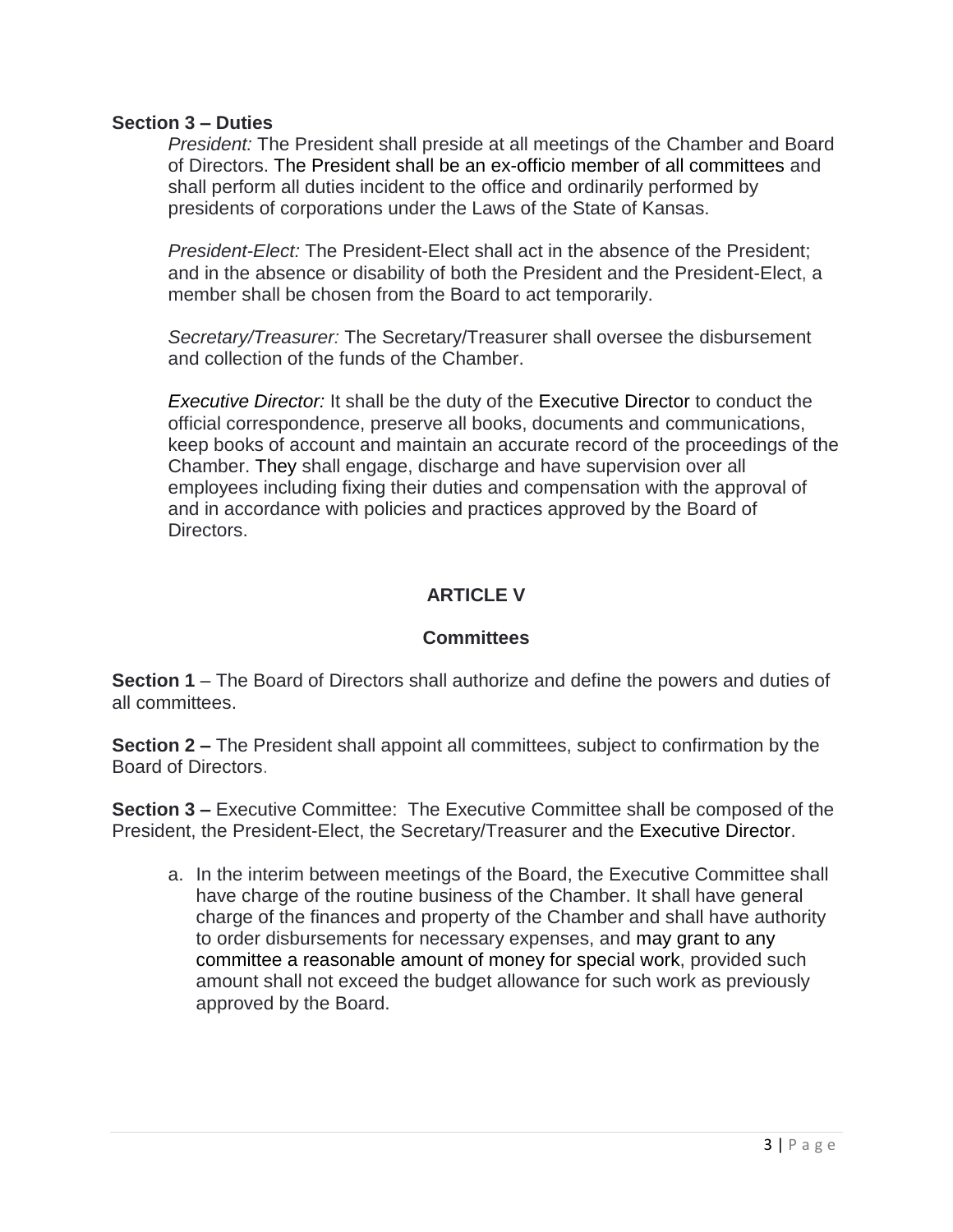- b. At the beginning of the fourth (4) quarter of the fiscal year, the Executive Committee shall prepare and submit to the Board a budget of the general expenses of the Chamber for the subsequent year.
- c. The Executive Committee may refer matters brought before it to a proper standing committee which it may designate, or to the Board.

# **ARTICLE VI**

# **Elections**

## **Section 1 – Time of Election**

The annual election of the Directors shall be held at the Annual Meeting of each year and the newly elected Directors shall take office at the Annual Meeting following said election.

## **Section 2 – Nominations**

At least 25 days before the date of an election, the President and the Board of Directors shall appoint a nominating committee of not less than three (3) or more than nine (9) members, who shall forthwith meet and nominate at least one (1) candidate for each vacancy to be filled on the Board of Directors. At least ten (10) days before the date of the annual election, a list of those nominated shall be sent by mail or electronic media to each member. At the time of the Annual Election, additional nominations may be made from the floor.

## **Section 3 – Election**

At the time of said Annual Meeting an election shall be held by ballot to elect the Directors for the vacancies that will occur and those receiving the highest number of votes cast will be declared elected for a term of three (3) years and until their successors shall have been elected and qualified.

## **Section 4 – Election of Officers**

The Directors shall choose the officers of the Chamber from their own number at the next regular board meeting immediately following the Annual meeting.

# **Section 5 – Voting**

Any member of the Chamber (as described in Article II, Sec. 1) in good standing is entitled to one (1) vote, in any election, referendum or membership meeting. Voting shall be by individuals only and no person shall cast more than one vote. Persons to whom memberships have been assigned shall vote as individual members. Any mailed ballots will be addressed to the business address of members.

## **Section 6 – Validity**

Failure to comply with any of the provisions herein relative to nominations shall not invalidate an election held at the Annual Meeting of the Chamber.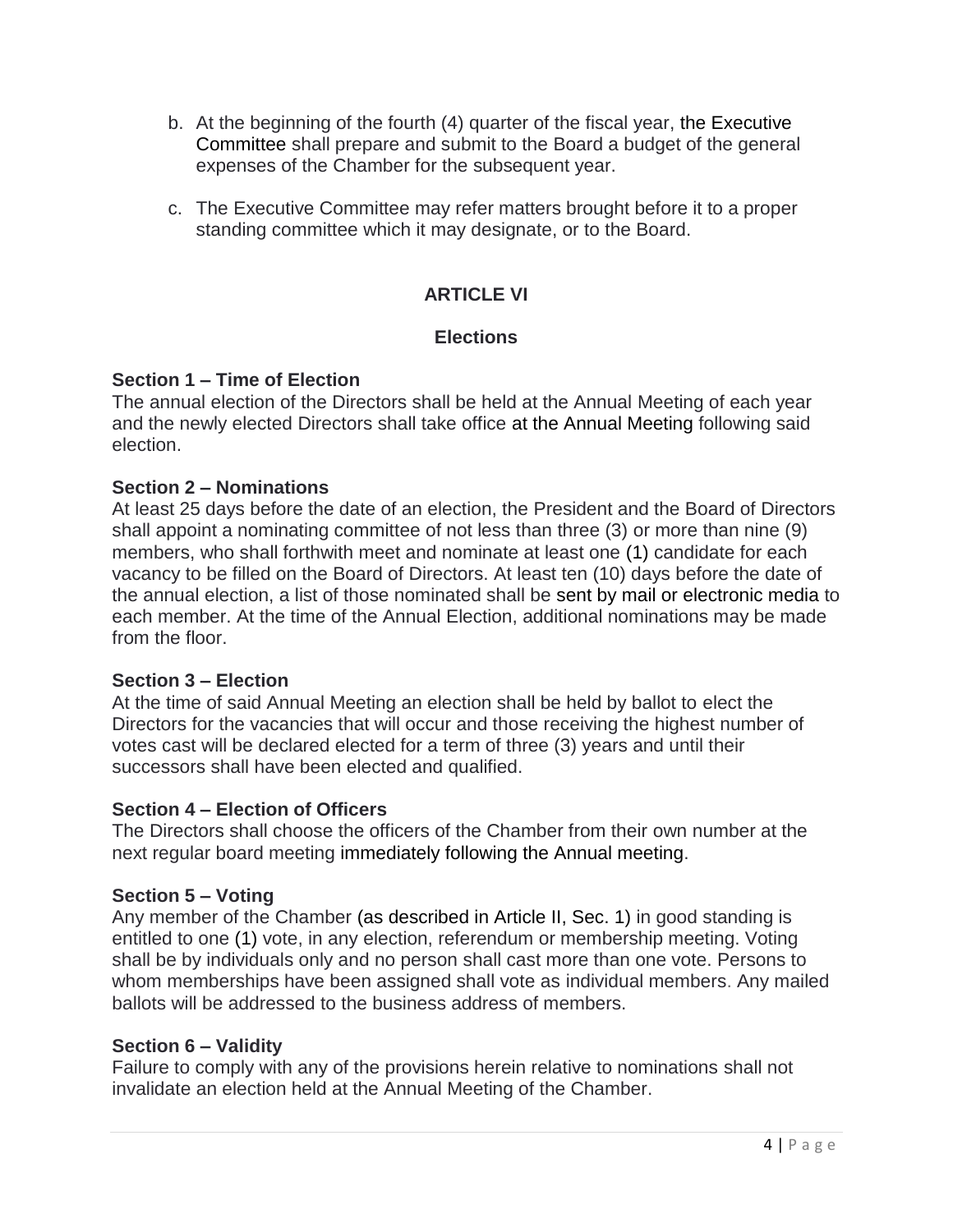#### **Section 7 – Vacancies**

Any vacancies occurring on the Board of Directors after an election shall be filled by appointment by the Board of Directors and the person(s) so appointed shall hold office for the balance of the tenure for which they are appointed.

## **ARTICLE VII**

#### **Meetings**

#### **Section 1 – Annual Meeting**

The Annual Meeting of the Chamber shall be held each year as determined by the Board of Directors.

#### **Section 2 – Special Meeting**

A special meeting of the Chamber may be called by the President at any time and the President must call such meeting when requested by the Board or on petition to the Board from at least five (5) percent of the active members, such requests to be in writing, and fix the date of the meeting at least three (3) days later than the time when such request is delivered to the President.

#### **Section 3 – Board of Directors Meetings**

The Board of Directors shall meet at regular periods; the time to be fixed by the Board. Special Directors meetings may be called at any time by the President or by a written request to the President from four (4) Directors.

#### **Section 4 – Quorum**

Thirty-five percent (35%) or more shall constitute a quorum of the Chamber membership and five (5) directors shall constitute a quorum of the Board of Directors.

## **ARTICLE VIII**

#### **Referenda**

**Section 1 –**The Board of Directors upon its own initiative may subject a question to the members for a mail and/or electronic media referendum vote, the ballot for such vote to be accompanied by briefs stating both sides of the question. When so stated in the request, action taken therein by the membership shall be final.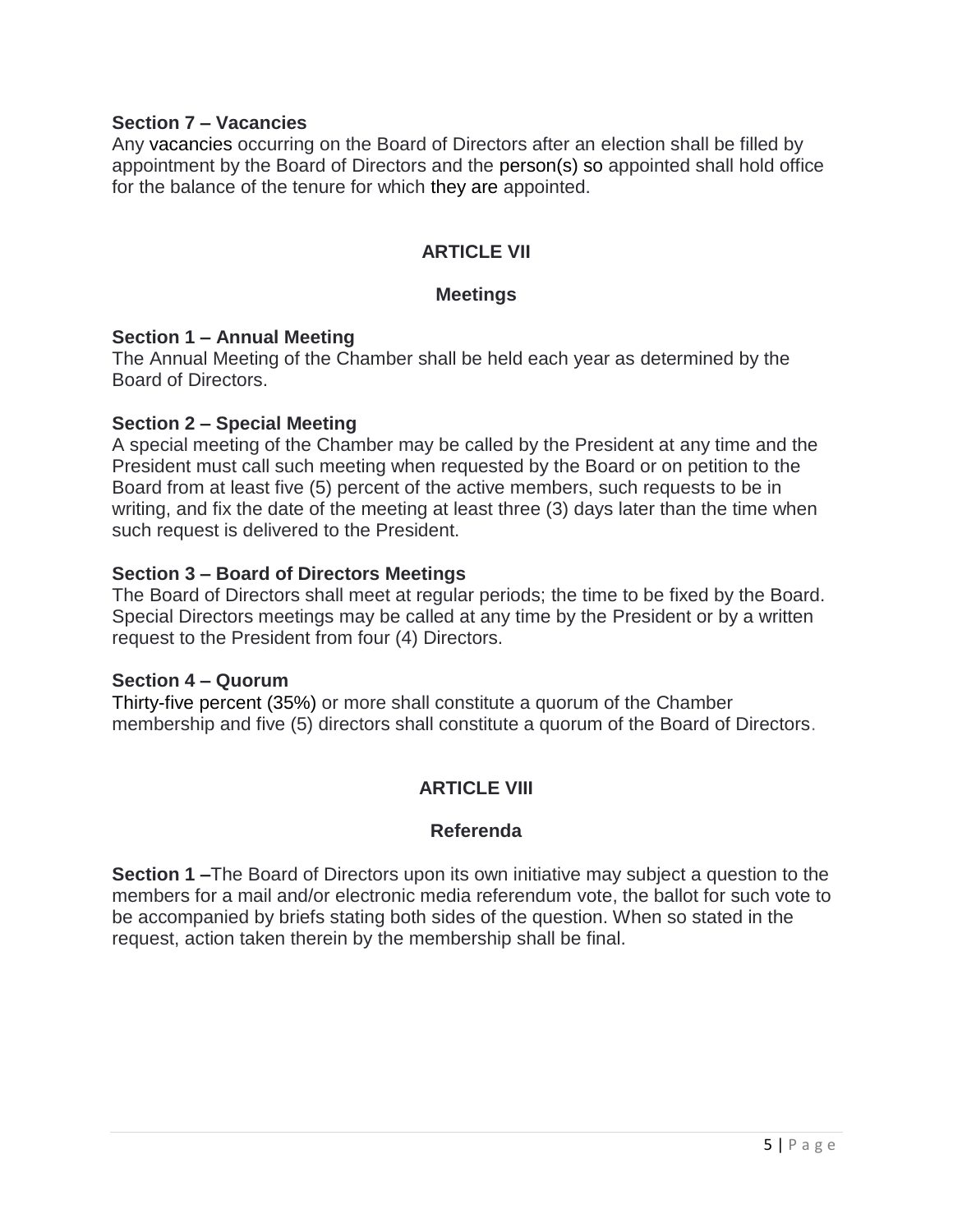# **ARTICLE IX**

#### **Disbursements**

#### **Section 1 – Disbursements**

No disbursements of the funds of the Chamber shall be made unless the same shall have been approved and ordered by the Chamber or Board of Directors acting within such limitations as the Chamber may prescribe from time to time. All disbursements shall be made by check. Checks shall be signed by any combination of two (2) of the following: President, President-Elect, Secretary/Treasurer or Executive Director.

## **Section 2 – Appropriations**

No appropriation of money or other property of the Chamber shall be made for any purpose other than to defray the legitimate expenses, except by the unanimous vote of the members present (must be a quorum) at a meeting of the board of Directors or a four-fifth (4/5) majority vote of those present (quorum) at a meeting of the Chamber.

#### **Section 3 – Audits**

The President shall appoint an auditing committee at a meeting of the Board prior to the Annual Meeting. The Chamber may approve or change the personnel of the committee. It shall be the duty of the auditing committee to examine and audit the books and accounts of the Executive Director at the close of the year's business and report its findings to the Chamber Board.

#### **Section 4 – Dissolution**

The Chamber shall use its funds only to accomplish the objectives and purposes specified in these by-laws, and no part of said funds shall inure, or be distributed, to the members of the Chamber. On dissolution of the Chamber, any funds remaining shall be distributed to one or more regularly organized and qualified charitable, educational, scientific or philanthropic organizations to be selected by the Board of Directors.

## **ARTICLE X**

## **Parliamentary Rules**

**Section 1 –**The proceedings of the Chamber meetings shall be conducted according to the latest Edition of Robert's Rules of Order.